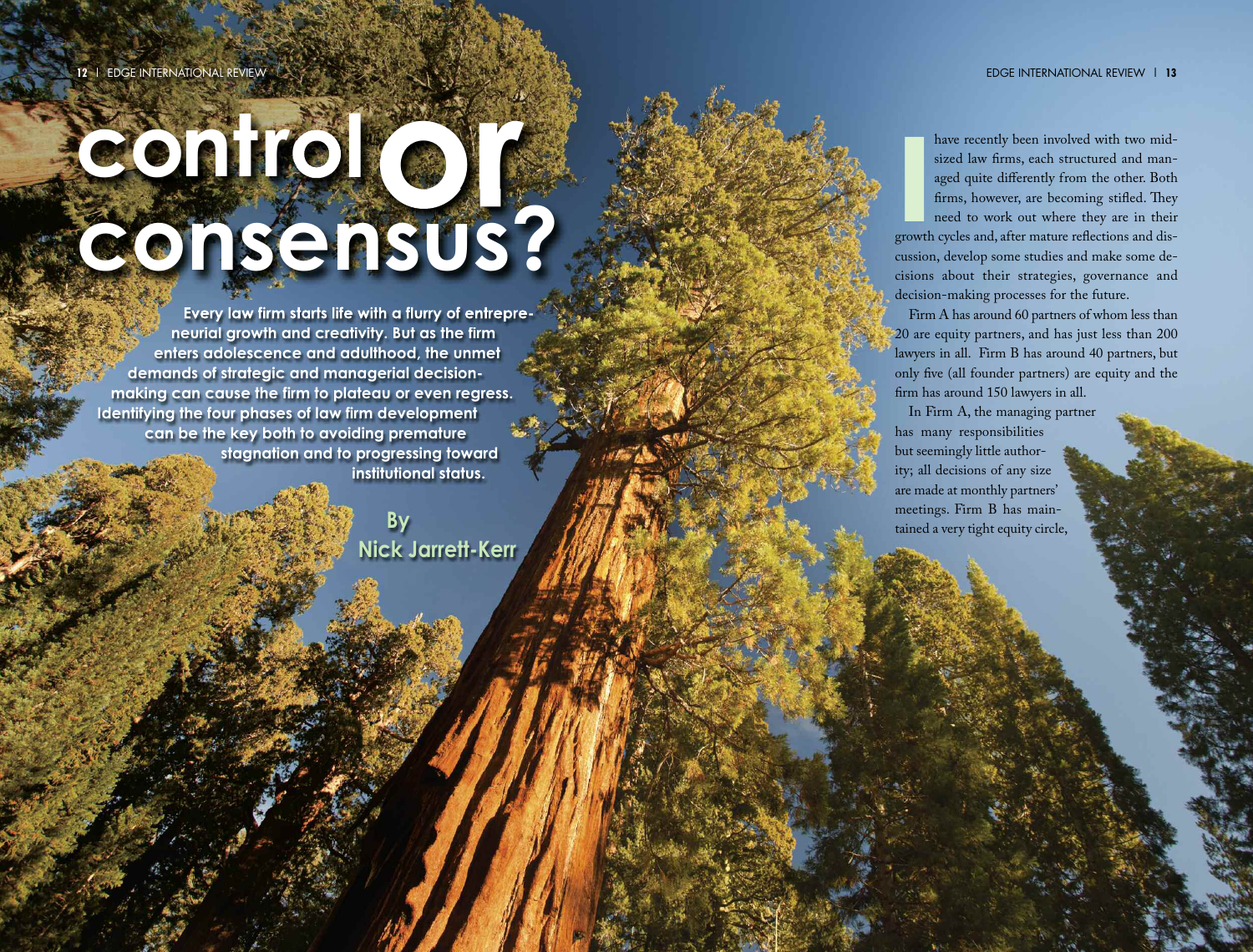# **What is clear in both cases is that the governance and management system that worked well five years ago does not work so well now.**

and one of the equity partners has combined his fee-earning with a role as managing partner. He is trusted by the other equity partners and holds a great deal of decisionmaking authority.

Interestingly, however, decision-making is equally slow in both firms. In Firm A, decisions are often deferred from one meeting to the next for lack of agenda time, with the result that even minor decisions can wait two to three months before being resolved. At Firm B, the managing partner has presided over a period of strong growth in which decisions used to be made nimbly and in an entrepreneurial fashion; but the size of the firm now means the managing partner is completely

snowed under.Issues requiring a decision pile up on his desk to await his attention whenever he can get to them.

What is clear in both cases is that the governance and management system that worked well five years ago does not work so well now. Both firms require some degree of decentralization of power.

In Firm A, the equity partners need to recognize that they cannot be involved in all decisions and need to entrust some of the decision-making to a managing partner and management committee. In Firm B, the benevolent embrace of the founder partners has become an iron grip, and they need to consider what is needed to manage a firm which has grown considerably in size.

#### **THE 4 PHASES OF LAW FIRM DEVELOPMENT**

 $\sum_{n=1}^{\infty}$ ll law firms — all organizations, for that matter — go through a maturity cycle as they develop over time. The growth curve shown in the diagram illustrates how a firm can emerge, develop and then start to f maturity cycle as they develop over time. The growth curve shown in the diagram illustrates how a firm can emerge, develop and then start to fade through its eventual lifetime. Firm A and those like it can find their development becoming stunted before they reach their prime; in some cases, premature aging sets in and the firm begins to go downhill.Firm B and its ilk can find their progress coming to a sudden halt as decision-making becomes paralyzed. Such firms may enter the "Founder Trap," in which their rapid emergence and growth turns into decline and sudden death.



Not all firms are like Firms A and B.But it is important to understand that there are four phases of development for any firm to try to work through:

- **1.** The creative phase
- **2.** The directive phase
- **3.** The decentralized phase
- **4.** The institution phase

The last phase is the most highly prized, and the most difficult to attain.

### **CREATIVE PHASE**

Using this phase, a firm is born, emerges, or in some cases, be-<br>comes rejuvenated. Such firms are almost always very entrepre-<br>neurial at this stage of the growth cycle, generally driven by an<br>individual or a small coalit comes rejuvenated. Such firms are almost always very entrepreneurial at this stage of the growth cycle, generally driven by an mentum, and management activities tend to be *ad hoc*, flexible and uncodified. A random patchwork of decisions and processes often emerges as needed in response to the opportunities and demands that the firm faces. Policies, however, tend to focus on what not to do, rather than the enforcement of consistency and quality.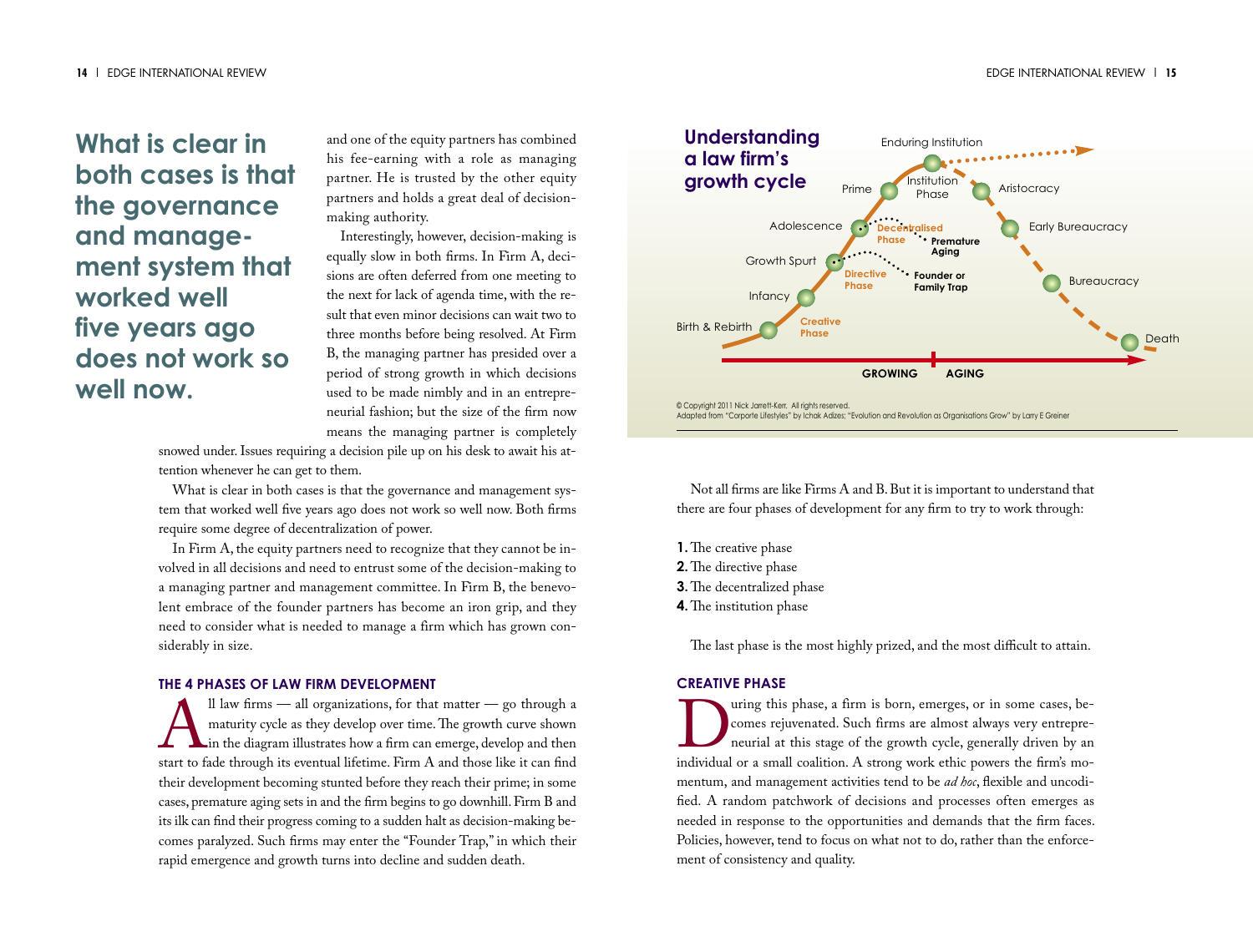This also tends to be a phase of heavy investment, with the partners or members sacrificing immediate income in order to see the firm develop. During this phase, the baby firm heads into infancy, usually accompanied by a growth spurt. A tipping point occurs when the firm realizes that it needs a measure of discipline, coordination and systems in order to control the growing organization.

#### **DIRECTIVE PHASE**

The firm next enters a directive phase, in which its leaders (usually<br>the founding coalition) impose some structure and order. At this<br>stage, the founders are unwilling to relinquish control and (like<br>Firm B) concentrate n the founding coalition) impose some structure and order. At this stage, the founders are unwilling to relinquish control and (like Firm B) concentrate power into the central control of a managing partner or the equity group itself.

However, these leaders now have a dilemma. The firm has developed largely through their entrepreneurial and client-facing efforts, since they are the ones with the client relationships and the specialist reputations. In the larger firm, however, the leading partners steadily become obliged to spend more and more time on management rather than on fee-earning, a shift they find hard to assimilate.

For a while, hard work and long hours allow the founding partners to continue both their client-facing and management activities. Niche or boutique firms often decide, at this stage in the cycle, to remain the same size.In this case, the founder partners can continue successfully to direct operations for long periods of time; their crisis point may come later, when the founders grow old or tired and wish to retire.

Some growing firms acquire professional management staff to assist with the increasing burden of management. But generally, the founders only allow managers to make those decisions they themselves would have made, which leads to frustration, duplication of effort, and very little saving of time for the founders. This creates further issues, as the strategies first employed by the firm to get it to its current state may not be sufficient to enable it to grow further.

Not only does the firm need a grown-up governance system, it may also need a more advanced and mature strategy. It is at this stage that the firm also risks losing its good people, as profits start to plateau or slip.In essence, this directive phase can tip from a period of adolescence (in which the firm's body seems constantly to be outgrowing its clothes) to a period of stagnation and decline.

### **DECENTRALIZED PHASE**

 $\prod_{n\in\mathbb{C}}$ **f** a growing firm is to move out of adolescence into adulthood, some decentralization of management becomes necessary. In Firm A, for example, the tight-knit band of equity partners needs to loosen some of its iron grip on the firm and entrust management powers and authority to others. This can sometimes be an emotional period for a firm, during which there is a struggle for power and direction between the firm's old guard and the firm's "young Turks."

An executive group often emerges here, with a decentralized structure of office heads and practice group leaders, accompanied by the development of a more empowered "C-Suite" with a COO, a CFO, and directors of HR, marketing and IT. Some autonomies remain at local, practice group and individual levels, but the firm starts to develop a greater consistency of service and specialist capability.Partner responsibilities and accountabilities become

**The future of the decentralized firm depends greatly on the quality and competence of its executive group. In previous phases, management and leadership tasks have been driven more by people's availability rather than by their competence.**

more defined and focused. The founders often begin to take a back seat, but many find this hard to do.

At the same time, the firm struggles to retain its partnership ethos. Partners remain insistent on the retention of ownership rights over significant matters like mergers and the admission or expulsion of partners, but more and more of the key decisions are now made by the managing partner and the executive group. As the firm's profitability and success become more reliant on the collective effort of the firm and its groups and teams, and less reliant on the performance of key individuals, the whole issue of partner rewards becomes extremely sensitive.Partners come to terms with the notion that compensation decisions may be decided by their peers.

It is at this stage that so-called "lockstep firms"(where partners share equally after a period of progression to equality) come under challenge. Unless great care is taken, burgeoning bureaucracy can also start to stifle enterprise;